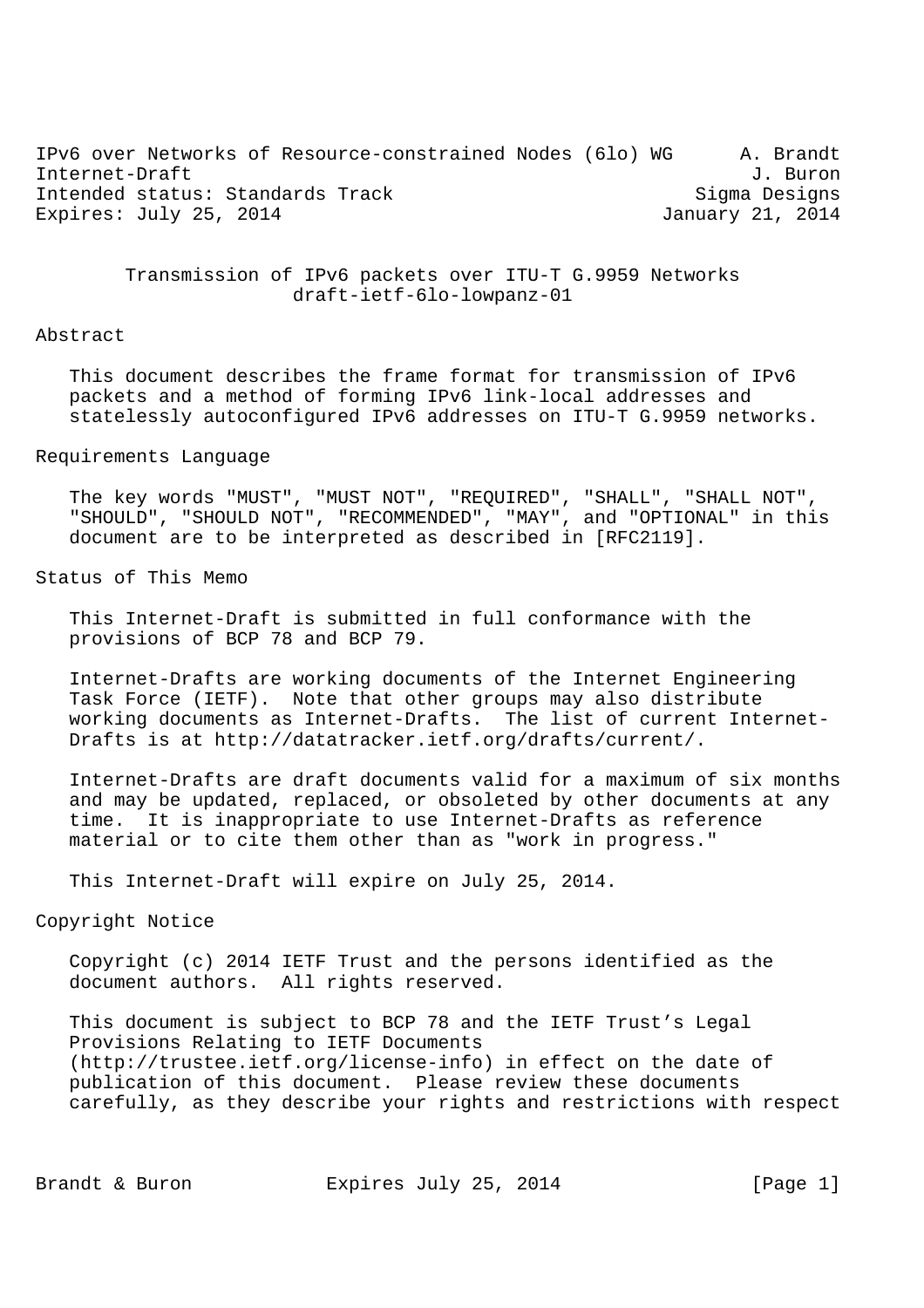to this document. Code Components extracted from this document must include Simplified BSD License text as described in Section 4.e of the Trust Legal Provisions and are provided without warranty as described in the Simplified BSD License.

Table of Contents

|                                                                                                                                                                                                                                                      | $\overline{2}$ |
|------------------------------------------------------------------------------------------------------------------------------------------------------------------------------------------------------------------------------------------------------|----------------|
| 1.1.                                                                                                                                                                                                                                                 | $\overline{2}$ |
| 2.                                                                                                                                                                                                                                                   | $\overline{3}$ |
| 2.1.                                                                                                                                                                                                                                                 | $\overline{3}$ |
| 3. G.9959 parameters to use for IPv6 transport                                                                                                                                                                                                       | $\overline{4}$ |
| 3.1.                                                                                                                                                                                                                                                 | $\overline{4}$ |
| 3.2. IPv6 Multicast support                                                                                                                                                                                                                          | $\overline{4}$ |
| 3.3. G.9959 MAC PDU size and IPv6 MTU                                                                                                                                                                                                                | 5              |
| 3.4. Transmission status indications                                                                                                                                                                                                                 | 5              |
| 3.5. Transmission security                                                                                                                                                                                                                           | 6              |
| 4. LOWPAN Adaptation Layer and Frame Format                                                                                                                                                                                                          | $\epsilon$     |
| 4.1.                                                                                                                                                                                                                                                 | 6              |
|                                                                                                                                                                                                                                                      | 8              |
| Stateless Address Autoconfiguration of routable IPv6<br>5.1.                                                                                                                                                                                         |                |
|                                                                                                                                                                                                                                                      | 8              |
| IPv6 Link Local Address<br>5.2.                                                                                                                                                                                                                      | 8              |
| 5.3. Unicast Address Mapping                                                                                                                                                                                                                         | 9              |
| 5.4. On the use of Neighbor Discovery technologies                                                                                                                                                                                                   | 9              |
| 5.4.1. Prefix and CID management (Route-over)                                                                                                                                                                                                        | 10             |
| 5.4.2. Prefix and CID management (Mesh-under)                                                                                                                                                                                                        | 10             |
| б.                                                                                                                                                                                                                                                   | 11             |
| 7.                                                                                                                                                                                                                                                   | 12             |
| 8.                                                                                                                                                                                                                                                   | 12             |
| 9.                                                                                                                                                                                                                                                   | 13             |
|                                                                                                                                                                                                                                                      | 13             |
| Normative References<br>10.1.                                                                                                                                                                                                                        | 13             |
| Informative References<br>10.2.                                                                                                                                                                                                                      | 14             |
| Authors' Addresses<br>and the company of the company of the company of the company of the company of the company of the company of the company of the company of the company of the company of the company of the company of the company of the comp | 14             |
|                                                                                                                                                                                                                                                      |                |

#### 1. Author's notes

This chapter MUST be deleted before going for document last call.

1.1. Reader's guidance

 This document borrows heavily from RFC4944, "Transmission of IPv6 Packets over IEEE 802.15.4 Networks". The process of creating this document was mainly a simplification; removing the following topics:

o EUI-64 link-layer addresses

Brandt & Buron Expires July 25, 2014 [Page 2]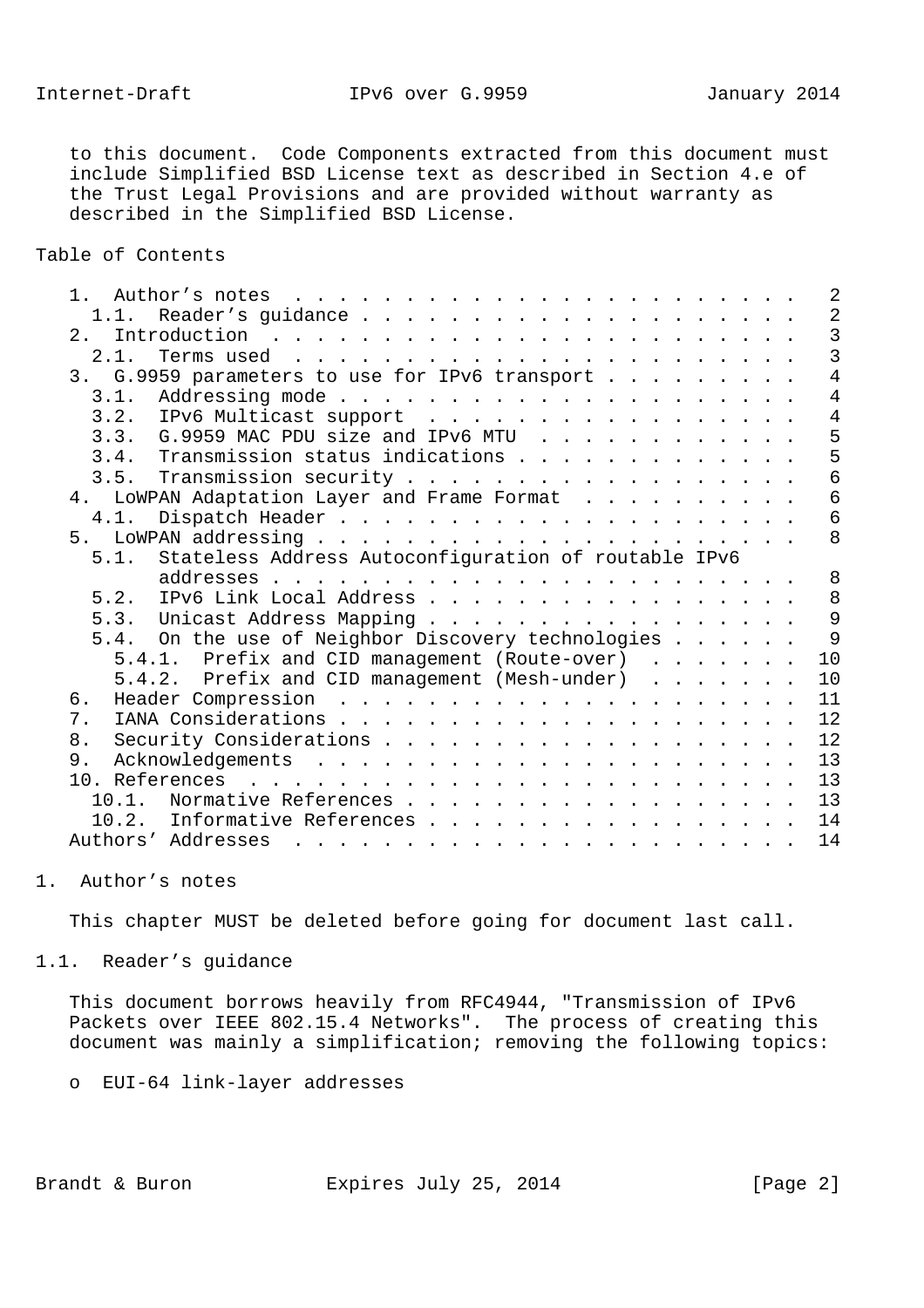- o Fragmentation layer
- o Mesh routing

 The 16-bit short addresses of 802.15.4 have been changed to 8-bit G.9959 NodeIDs.

2. Introduction

 The ITU-T G.9959 recommendation [G.9959] targets low-power Personal Area Networks (PANs). This document defines the frame format for transmission of IPv6 [RFC2460] packets as well as the formation of IPv6 link-local addresses and statelessly autoconfigured IPv6 addresses on G.9959 networks.

 The general approach is to adapt elements of [RFC4944] to G.9959 networks. G.9959 provides a Segmentation and Reassembly (SAR) layer for transmission of datagrams larger than the G.9959 MAC PDU.

 [RFC6775] updates [RFC4944] by specifying 6LoWPAN optimizations for IPv6 Neighbor Discovery (ND) (originally defined by [RFC4861]). This document limits the use of [RFC6775] to prefix and Context ID assignment. It is described how to construct an IID from a G.9959 link-layer address. Refer to Section 5. If using that method, Duplicate Address Detection (DAD) is not needed. Address registration is only needed in certain cases.

 In addition to IPv6 application communication, the frame format defined in this document may be used by IPv6 routing protocols such as RPL [RFC6550] or P2P-RPL [RFC6997] to implement IPv6 routing over G.9959 networks.

 The encapsulation frame defined by this specification may optionally be transported via mesh routing below the 6LoWPAN layer. Actual routing protocols are out of scope of this document.

2.1. Terms used

ABR: Authoritative Border Router ([RFC6775])

AES: Advanced Encryption Scheme

EUI-64: Extended Unique Identifier

HomeID: G.9959 Link-Layer Network Identifier

IID: Interface IDentifier

Brandt & Buron Expires July 25, 2014 [Page 3]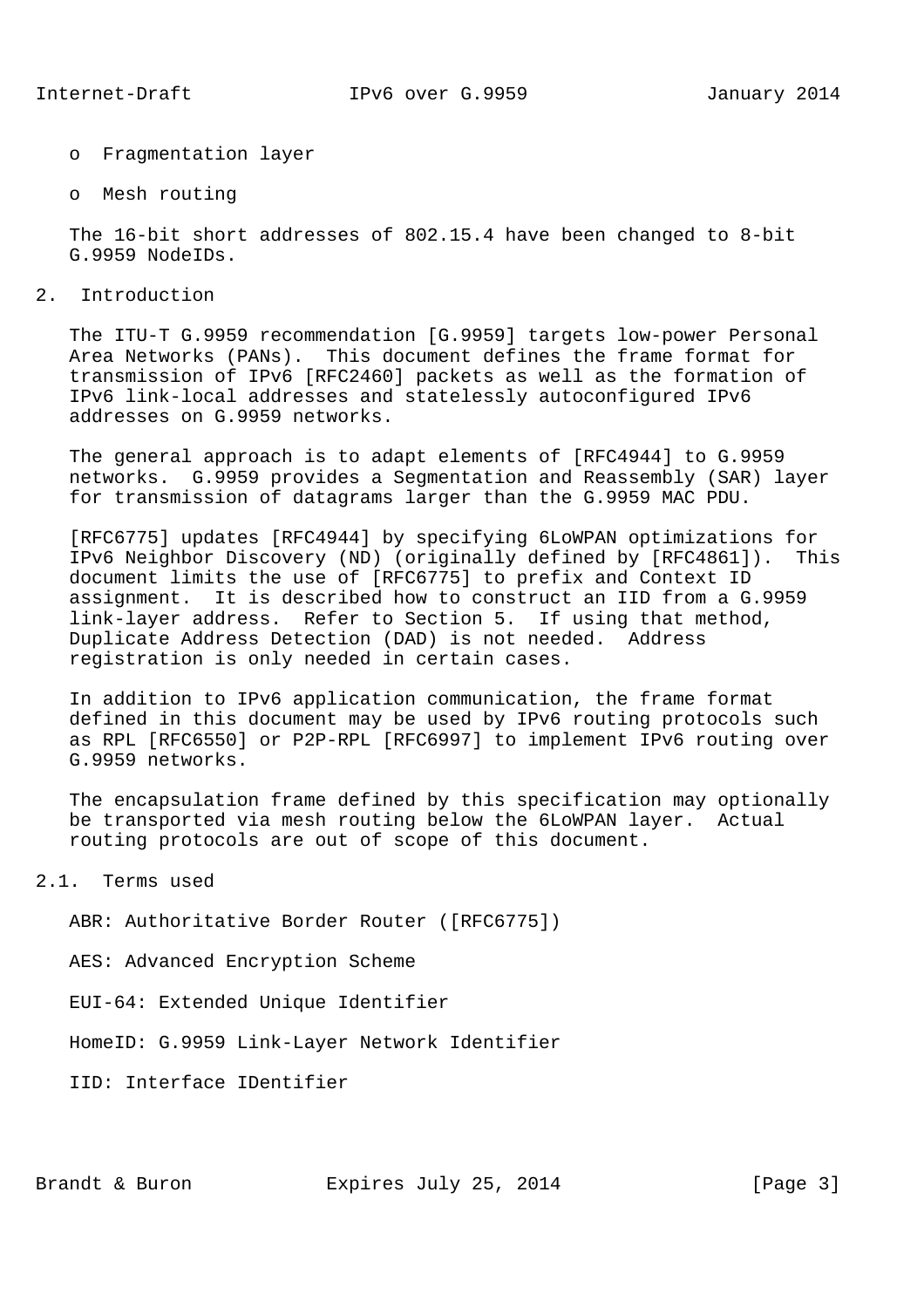MAC: Media Access Control

MTU: Maximum Transmission Unit

NodeID: G.9959 Link-Layer Node Identifier (Short Address)

PAN: Personal Area Network

PDU: Protocol Data Unit

SAR: Segmentation And Reassembly

ULA: Unique Local Address

3. G.9959 parameters to use for IPv6 transport

 This chapter outlines properties applying to the PHY and MAC of G.9959 and how to use these for IPv6 transport.

### 3.1. Addressing mode

 G.9959 defines how a unique 32-bit HomeID network identifier is assigned by a network controller and how an 8-bit NodeID host identifier is allocated. NodeIDs are unique within the logical network identified by the HomeID. The logical network identified by the HomeID maps directly to an IPv6 subnet identified by one or more IPv6 prefixes.

 An IPv6 host SHOULD construct its link-local IPv6 address and routable IPv6 addresses from the NodeID in order to facilitate IP header compression as described in [RFC6282].

 A word of caution: since HomeIDs and NodeIDs are handed out by a network controller function during inclusion, identifier validity and uniqueness is limited by the lifetime of the logical network membership. This can be cut short by a mishap occurring to the network controller. Having a single point of failure at the network controller suggests that deployers of high-reliability applications should carefully consider adding redundancy to the network controller function.

### 3.2. IPv6 Multicast support

 [RFC3819] recommends that IP subnetworks support (subnet-wide) multicast. G.9959 supports direct-range IPv6 multicast while subnet wide multicast is not supported natively by G.9959. Subnet-wide multicast may be provided by an IP routing protocol or a mesh routing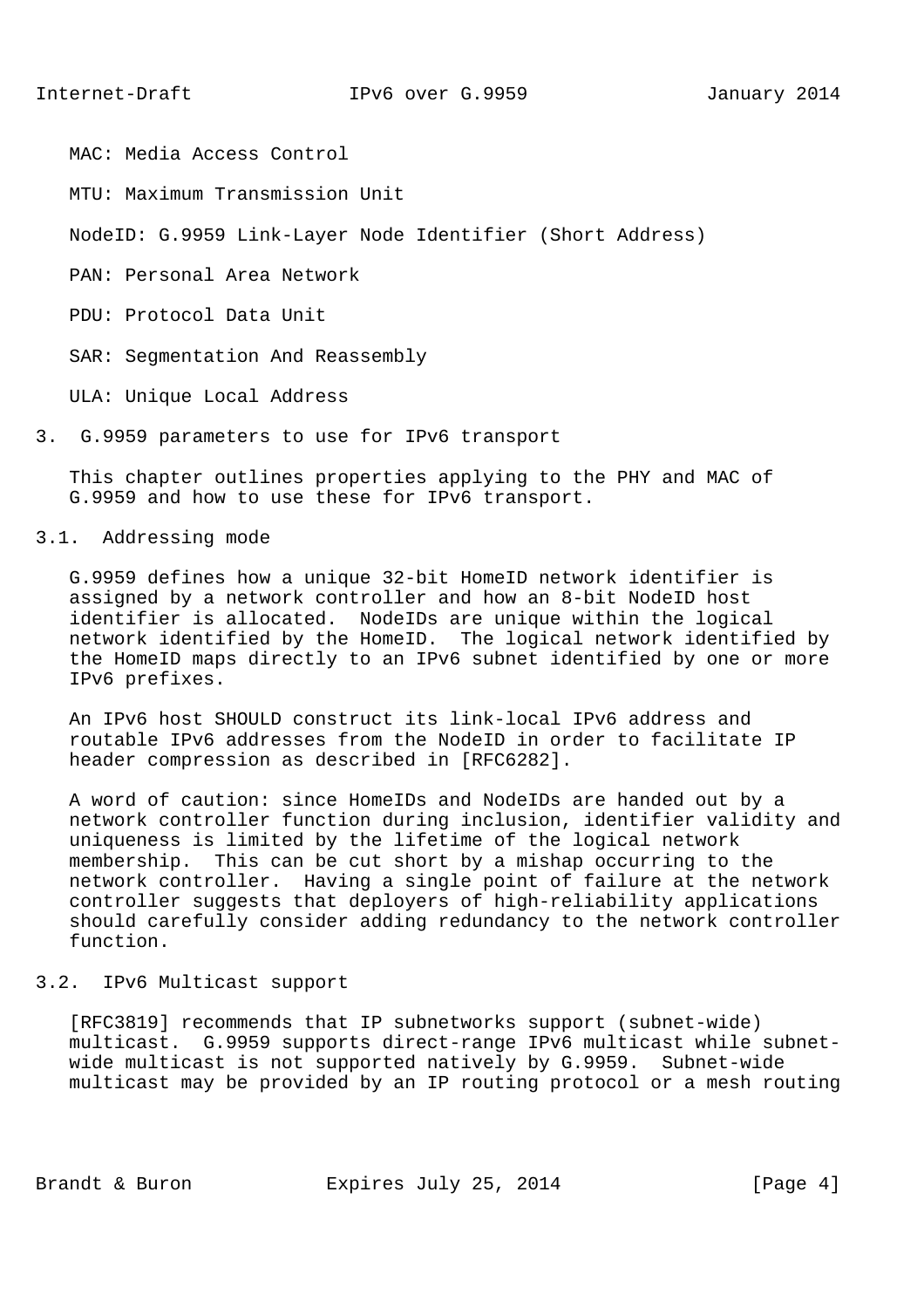protocol operating below the 6LoWPAN layer. Routing protocol specifications are out of scope of this document.

IPv6 multicast packets MUST be carried via G.9959 broadcast.

As per [G.9959], this is accomplished as follows:

- 1. The destination HomeID of the G.9959 MAC PDU MUST be the HomeID of the logical network
- 2. The destination NodeID of the G.9959 MAC PDU MUST be the broadcast NodeID (0xff)

 G.9959 broadcast MAC PDUs are only intercepted by nodes within the logical network identified by the HomeID.

### 3.3. G.9959 MAC PDU size and IPv6 MTU

 IPv6 packets MUST use G.9959 transmission profiles which support MAC PDU payload sizes of 150 bytes or higher, e.g. the R3 profile. G.9959 profiles R1 and R2 only supports MPDU payloads around 40 bytes and the transmission speed is down to 9.6kbit/s.

 [RFC2460] specifies that IPv6 packets may be up to 1280 octets. However, a full IPv6 packet does not fit in an G.9959 MAC PDU. The maximum G.9959 R3 MAC PDU payload size is 158 octets. Link-layer security imposes an overhead, which in the extreme case leaves 130 octets available.

 G.9959 provides Segmentation And Reassembly for payloads up to 1350 octets. Segmentation however adds further overhead. It is desirable that datagrams can fit into a single G.9959 MAC PDU. IPv6 Header Compression [RFC6282] improves the chances that a short IPv6 packet can fit into a single G.9959 frame. Therefore, section Section 4 specifies that [RFC6282] MUST be supported.

#### 3.4. Transmission status indications

 The G.9959 MAC layer provides native acknowledgement and retransmission of MAC PDUs. The G.9959 SAR layer does the same for larger datagrams. A mesh routing layer may provide a similar feature for routed communication. Acknowledgment and retransmission improves the transmission success rate and frees higher layers from the burden of implementing individual retransmission schemes. An IPv6 routing stack communicating over G.9959 may utilize link-layer status indications such as delivery confirmation and Ack timeout from the MAC layer.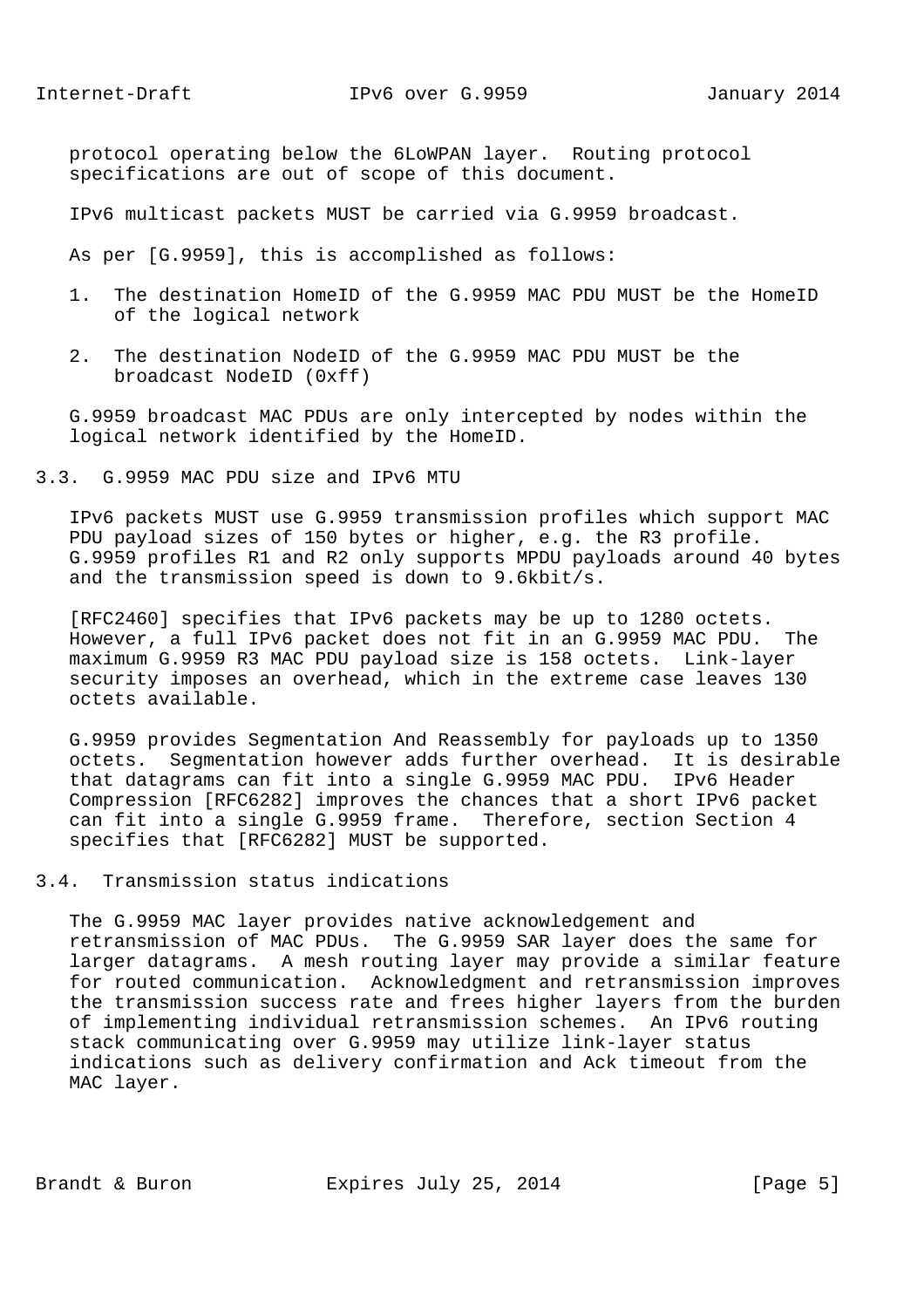# 3.5. Transmission security

 Implementations claiming conformance with this document MUST enable G.9959 shared network key security.

 The shared network key is intended to address security requirements in the home at the normal security requirements level. For applications with high or very high requirements on confidentiality and/or integrity, additional application layer security measures for end-to-end authentication and encryption may need to be applied. The availability of the network relies on the security properties of the network key in any case.

### 4. LoWPAN Adaptation Layer and Frame Format

 The 6LoWPAN encapsulation formats defined in this chapter are the payload in the G.9959 MAC PDU. IPv6 header compression [RFC6282] MUST be supported by implementations of this specification.

 All 6LoWPAN datagrams transported over G.9959 are prefixed by a 6LoWPAN encapsulation header stack. The 6LoWPAN payload (e.g. an IPv6 packet) follows this encapsulation header. Each header in the header stack contains a header type followed by zero or more header fields. An IPv6 header stack may contain, in the following order, addressing, hop-by-hop options, routing, fragmentation, destination options, and finally payload [RFC2460]. The 6LoWPAN header format is structured the same way. Currently only payload options are defined for the 6LoWPAN header format.

 The definition of 6LoWPAN headers consists of the dispatch value, the definition of the header fields that follow, and their ordering constraints relative to all other headers. Although the header stack structure provides a mechanism to address future demands on the 6LoWPAN adaptation layer, it is not intended to provide general purpose extensibility. This document specifies a small set of 6LoWPAN header types using the 6LoWPAN header stack for clarity, compactness, and orthogonality.

#### 4.1. Dispatch Header

The dispatch header is shown below: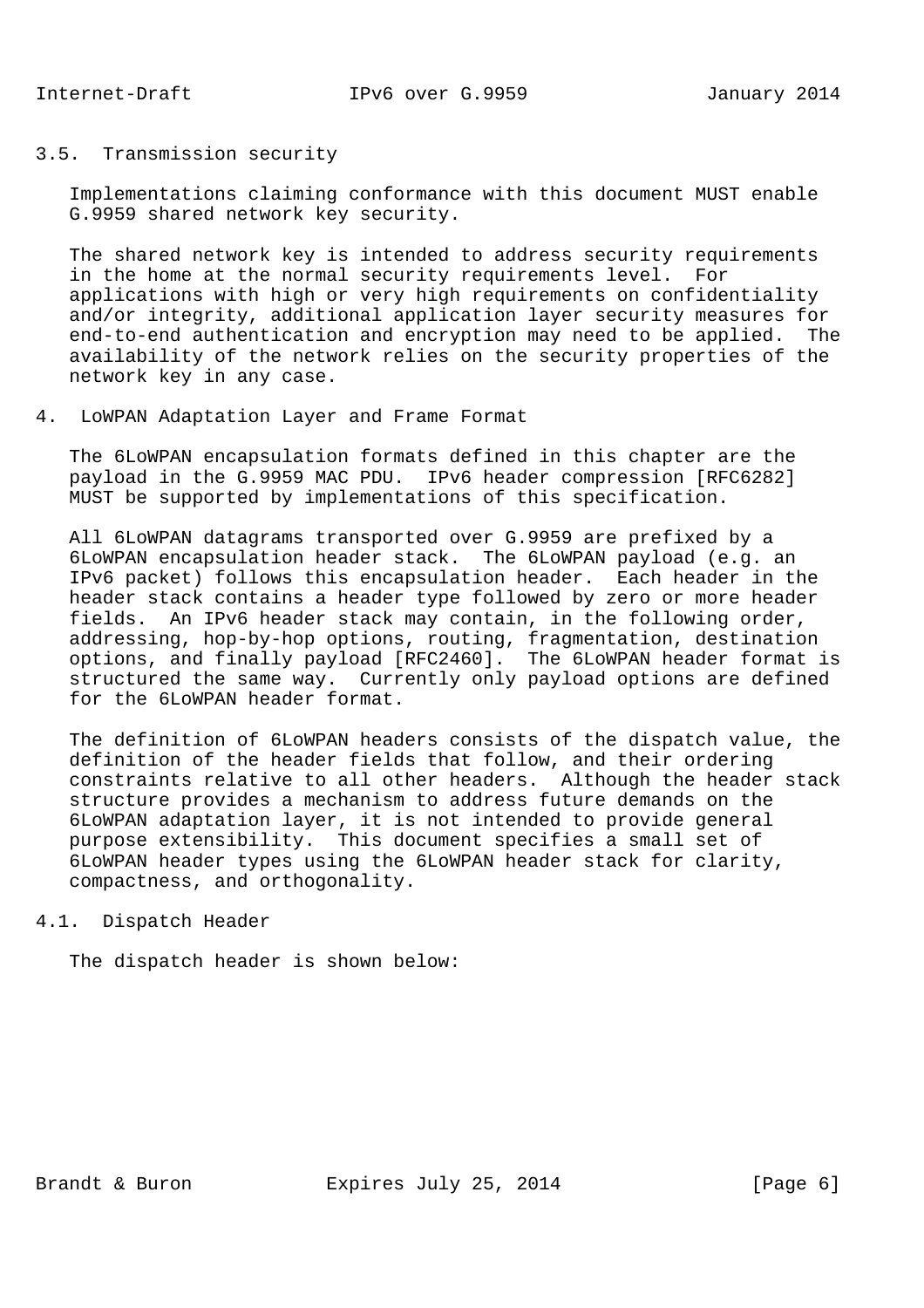0  $1$  2 3 0 1 2 3 4 5 6 7 8 9 0 1 2 3 4 5 6 7 8 9 0 1 2 3 4 5 6 7 8 9 0 1 +-+-+-+-+-+-+-+-+-+-+-+-+-+-+-+-+-+-+-+-+-+-+-+-+-+-+-+-+-+-+-+-+ | 6LoWPAN CmdCls | Dispatch | Type-specific header | +-+-+-+-+-+-+-+-+-+-+-+-+-+-+-+-+-+-+-+-+-+-+-+-+-+-+-+-+-+-+-+-+

#### Figure 1: Dispatch Type and Header

 6LoWPAN CmdCls: 6LoWPAN Command Class identifier. This field MUST carry the value 0x4F [G.9959]. The value specifies that the following bits are a 6LoWPAN encapsulated datagram. Non-6LoWPAN protocols MUST ignore the contents following the 6LoWPAN Command Class identifier.

 Dispatch: Identifies the header type immediately following the Dispatch Header.

Type-specific header: A header determined by the Dispatch Header.

 The dispatch value may be treated as an unstructured namespace. Only a few symbols are required to represent current 6LoWPAN functionality. Although some additional savings could be achieved by encoding additional functionality into the dispatch byte, these measures would tend to constrain the ability to address future alternatives.

 Dispatch values used in this specification are compatible with the dispatch values defined by [RFC4944] and [RFC6282].

| Pattern           | Header Type                                                                                                     | Reference |
|-------------------|-----------------------------------------------------------------------------------------------------------------|-----------|
| 01  000001   IPv6 | - Uncompressed IPv6 Addresses  [RFC4944]<br>01 1xxxxx   6LoWPAN_IPHC - 6LoWPAN_IPHC compressed IPv6   [RFC6282] |           |

All other Dispatch values are unassigned in this document.

Figure 2: Dispatch values

 IPv6: Specifies that the following header is an uncompressed IPv6 header.

6LoWPAN\_IPHC: IPv6 Header Compression. Refer to [RFC6282].

Brandt & Buron **Expires July 25, 2014** [Page 7]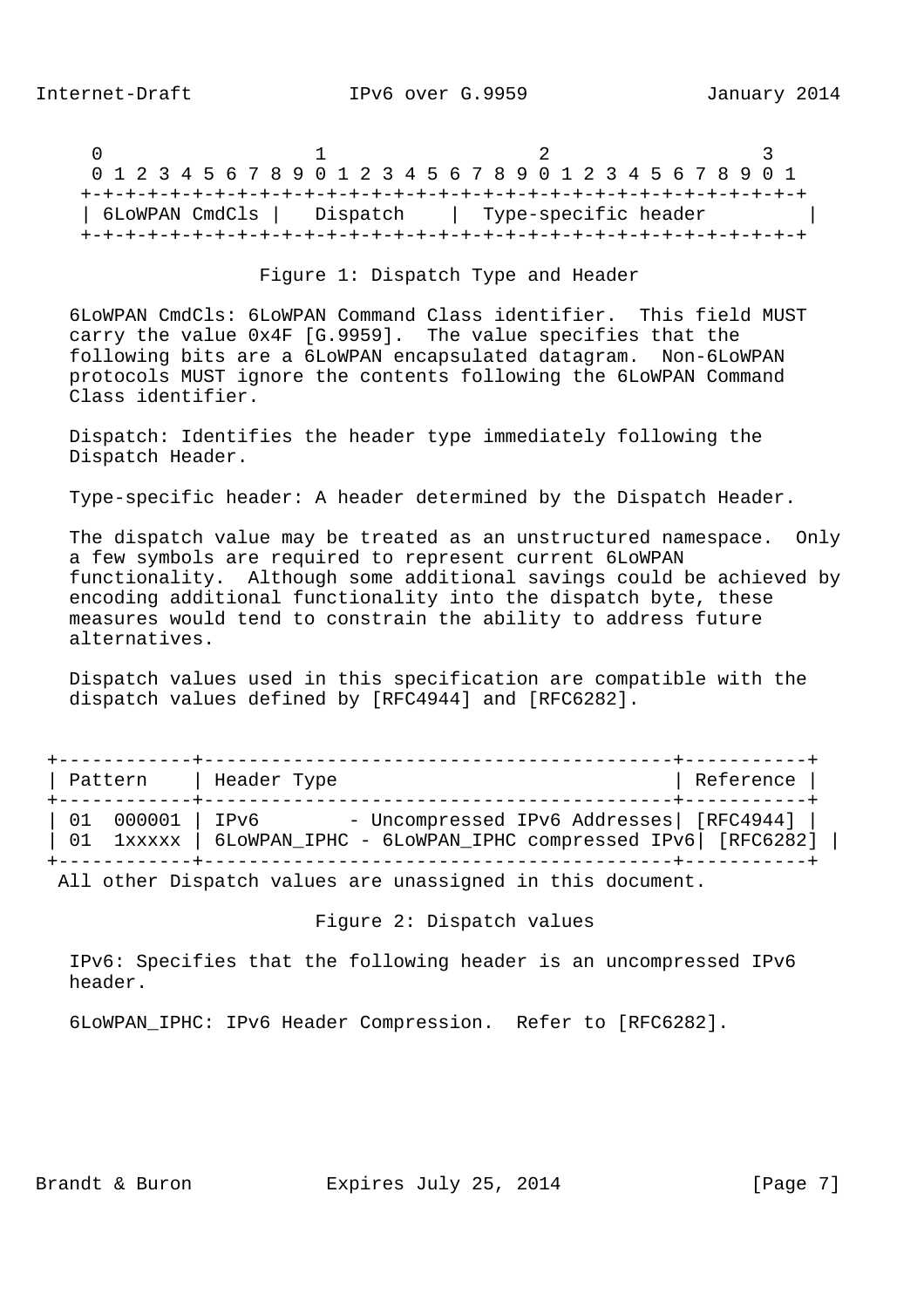5. LoWPAN addressing

 IPv6 addresses are autoconfigured from IIDs which are again constructed from link-layer address information to save memory in devices and to facilitate efficient IP header compression as per [RFC6282].

 A G.9959 NodeID is 8 bits in length. A NodeID is mapped into an IEEE EUI-64 identifier as follows:

- IID = 0000:00ff:fe00:YYXX
	- Figure 3: Constructing a compressible IID

 where XX carries the G.9959 NodeID and YY is a one byte value chosen by the individual node. The default YY value MUST be zero. A node MAY use other values of YY than zero to form additional IIDs in order to instantiate multiple IPv6 interfaces. The YY value MUST be ignored when computing the corresponding NodeID (the XX value) from an IID.

 A 6LoWPAN network typically is used for M2M-style communication. The method of constructing IIDs from the link-layer address obviously does not support addresses assigned or constructed by other means. A node MUST NOT compute the NodeID from the IID if the first 6 bytes of the IID do not comply with the format defined in Figure 3. In that case, the address resolution mechanisms of RFC 6775 apply.

5.1. Stateless Address Autoconfiguration of routable IPv6 addresses

 The IID defined above MUST be used whether autoconfiguring a ULA IPv6 address [RFC4193] or a globally routable IPv6 address [RFC3587] in G.9959 subnets.

5.2. IPv6 Link Local Address

 The IPv6 link-local address [RFC4291] for a G.9959 interface is formed by appending the IID defined above to the IPv6 link local prefix FE80::/64.

 The "Universal/Local" (U/L) bit MUST be set to zero in keeping with the fact that this is not a globally unique value [EUI64].

The resulting link local address is formed as follows:

Brandt & Buron Expires July 25, 2014 [Page 8]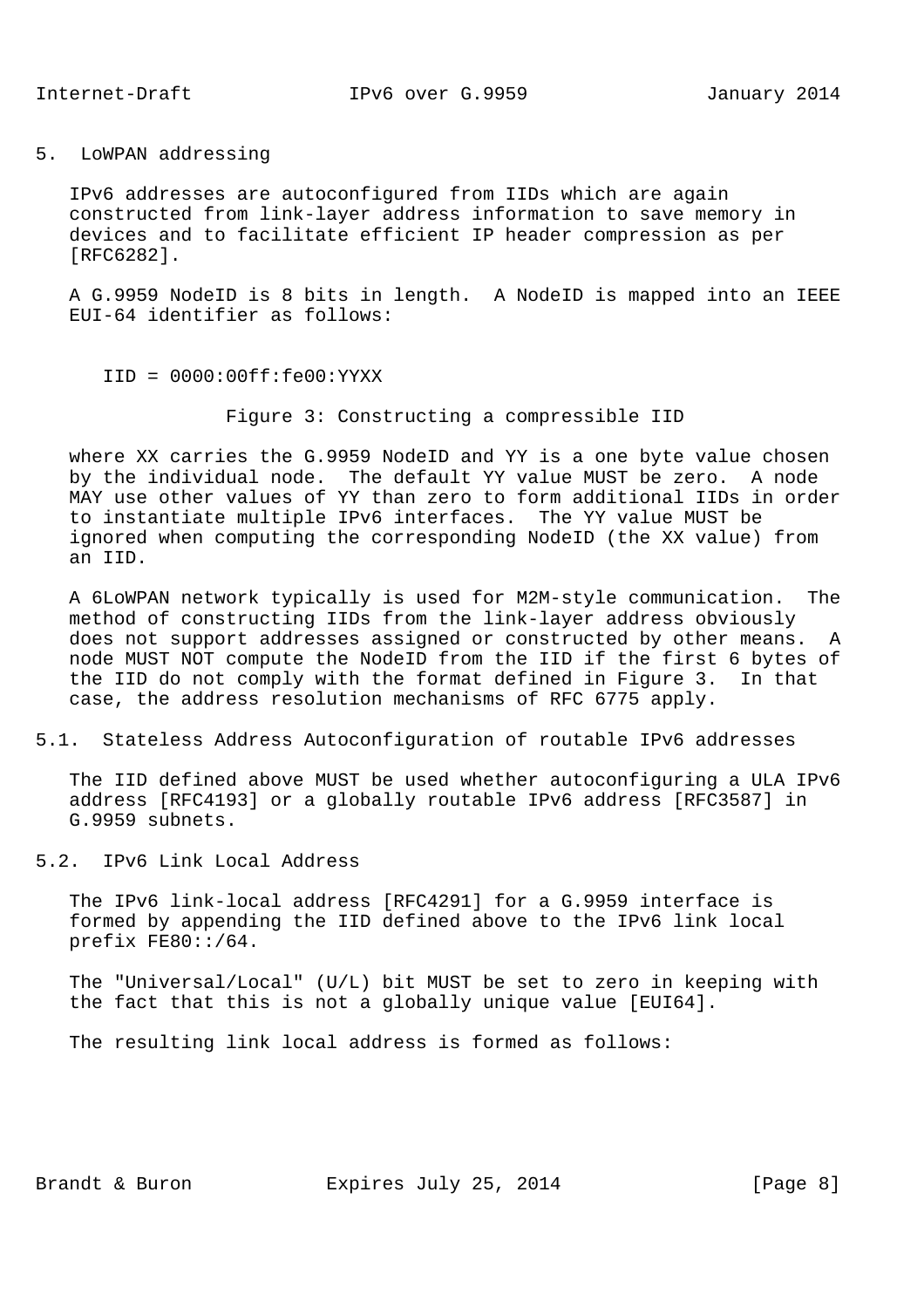| 10 bits<br>----------+-------- | 54 bits | 64 bits                    |  |
|--------------------------------|---------|----------------------------|--|
| 1111111010                     | (zeros) | Interface Identifier (IID) |  |
|                                |         |                            |  |

Figure 4: IPv6 Link Local Address

# 5.3. Unicast Address Mapping

 The address resolution procedure for mapping IPv6 unicast addresses into G.9959 link-layer addresses follows the general description in Section 7.2 of [RFC4861]. The Source/Target Link-layer Address option MUST have the following form when the link layer is G.9959.

 $\sim$  1 0 1 2 3 4 5 6 7 8 9 0 1 2 3 4 5 +-+-+-+-+-+-+-+-+-+-+-+-+-+-+-+-+ | Type | Length=1 | +-+-+-+-+-+-+-+-+-+-+-+-+-+-+-+-+ | 0x00 | NodeID | +-+-+-+-+-+-+-+-+-+-+-+-+-+-+-+-+ | Padding | +- -+ | (All zeros) | +-+-+-+-+-+-+-+-+-+-+-+-+-+-+-+-+

Figure 5: IPv6 Unicast Address Mapping

Option fields:

 Type: The value 1 signifies the Source Link-layer address. The value 2 signifies the Destination Link-layer address.

 Length: This is the length of this option (including the type and length fields) in units of 8 octets. The value of this field is always 1 for G.9959 NodeIDs.

 NodeID: This is the G.9959 NodeID the actual interface currently responds to. The link-layer address may change if the interface joins another network at a later time.

5.4. On the use of Neighbor Discovery technologies

 [RFC4861] specifies how IPv6 nodes may resolve link layer addresses from IPv6 addresses via the use of link-local IPv6 multicast. [RFC6775] is an optimization of [RFC4861], specifically targeting

Brandt & Buron Expires July 25, 2014 [Page 9]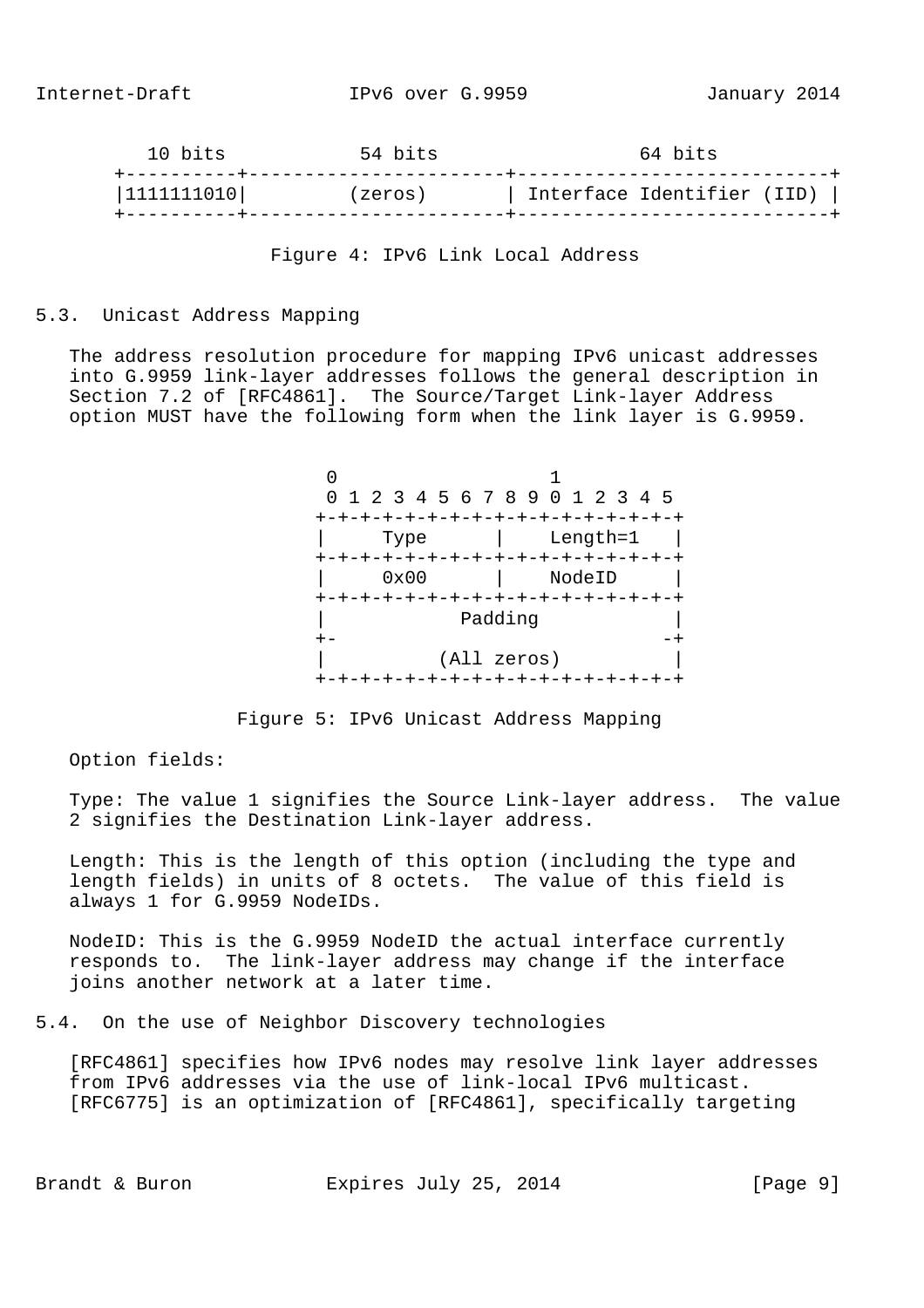Internet-Draft IPv6 over G.9959 January 2014

 6LoWPAN networks. [RFC6775] defines how a 6LoWPAN node may register IPv6 addresses with an authoritative border router (ABR). Mesh-under networks SHOULD NOT use [RFC6775] address registration. However, [RFC6775] address registration MUST be used if the first 6 bytes of the IID do not comply with the format defined in Figure 3.

 In route-over environments, IPv6 hosts MUST use [RFC6775] address registration. [RFC6775] Duplicate Address Detection (DAD) SHOULD NOT be used, since the link-layer inclusion process of G.9959 ensures that a NodeID is unique for a given HomeID.

5.4.1. Prefix and CID management (Route-over)

 A node implementation for route-over operation MAY use RFC6775 mechanisms for obtaining IPv6 prefixes and corresponding header compression context information [RFC6282]. RFC6775 Route-over requirements apply with no modifications.

5.4.2. Prefix and CID management (Mesh-under)

 An implementation for mesh-under operation MUST use [RFC6775] mechanisms for managing IPv6 prefixes and corresponding header compression context information [RFC6282]. Except for the specific redefinition of the RA Router Lifetime value 0xFFFF (refer to Section 5.4.2.3), the text of the following subsections is in compliance with [RFC6775].

5.4.2.1. Prefix assignment considerations

 When using [RFC6775] mechanisms for sending RAs, the M flag MUST NOT be set. As stated by [RFC6775], an ABR is responsible for managing prefix(es). Global prefixes may change over time. It is RECOMMENDED that a ULA prefix is always assigned to the 6LoWPAN subnet to facilitate stable site-local application associations based on IPv6 addresses. Prefixes used in the 6LoWPAN subnet are distributed by normal RA mechanisms.

5.4.2.2. Robust and efficient CID management

 The 6LoWPAN Context Option (6CO) is used according to [RFC6775] in an RA to disseminate Context IDs (CID) to use for compressing prefixes. Prefixes and corresponding Context IDs MUST be assigned during initial node inclusion.

 CIDs SHOULD be used in a cyclic fashion to assist battery powered nodes with no real-time clock. When updating context information, a CID may have its lifetime set to zero to obsolete it. The CID SHOULD NOT be reused immediately; rather the next vacant CID should be

Brandt & Buron Expires July 25, 2014 [Page 10]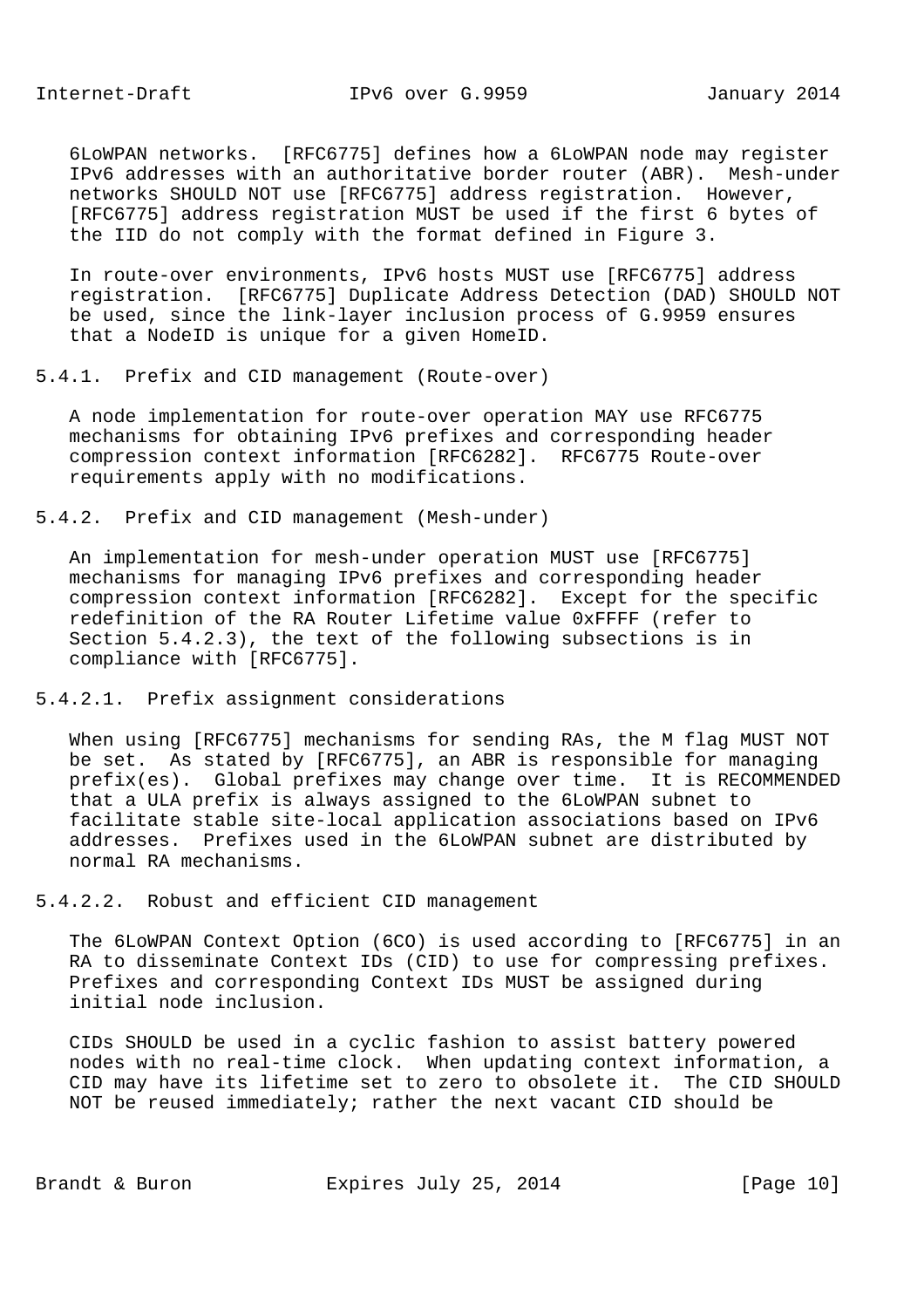assigned. An ABR detecting the use of an obsoleted CID SHOULD immediately send an RA with updated Context Information. Header compression based on CIDs MUST NOT be used for RA messages carrying Context Information. An expired CID and the associated prefix SHOULD NOT be reset but rather retained in receive-only mode if there is no other current need for the CID value. This will allow an ABR to detect if a sleeping node without clock uses an expired CID and in response, the LBR SHOULD immediately return an RA with fresh Context Information to the originator.

5.4.2.3. Infinite prefix lifetime support for island-mode networks

 Nodes MUST renew the prefix and CID according to the lifetime signaled by the ABR. [RFC6775] specifies that the maximum value of the RA Router Lifetime field MAY be up to 0xFFFF. This document further specifies that the value 0xFFFF MUST be interpreted as infinite lifetime. This value SHOULD NOT be used by ABRs. Its use is only intended for a sleeping network controller; for instance a battery powered remote control being master for a small island-mode network of light modules.

6. Header Compression

 IPv6 header compression [RFC6282] MUST be supported by implementations of this specification. IPv6 header fields SHOULD be compressed by default. When IPv6 header compression is used, it MUST be according to [RFC6282]. This section will simply identify substitutions that should be made when interpreting the text of [RFC6282].

In general the following substitutions should be made:

- o Replace "802.15.4" with "G.9959"
- o Replace "802.15.4 short address" with "<Interface><G.9959 NodeID>"
- o Replace "802.15.4 PAN ID" with "G.9959 HomeID"

When a 16-bit address is called for (i.e., an IEEE 802.15.4 "short address") it MUST be formed by prepending an Interface label byte to the G.9959 NodeID:

 $\sim$  1 0 1 2 3 4 5 6 7 8 9 0 1 2 3 4 5 +-+-+-+-+-+-+-+-+-+-+-+-+-+-+-+-+ | Interface | NodeID | +-+-+-+-+-+-+-+-+-+-+-+-+-+-+-+-+

Brandt & Buron Expires July 25, 2014 [Page 11]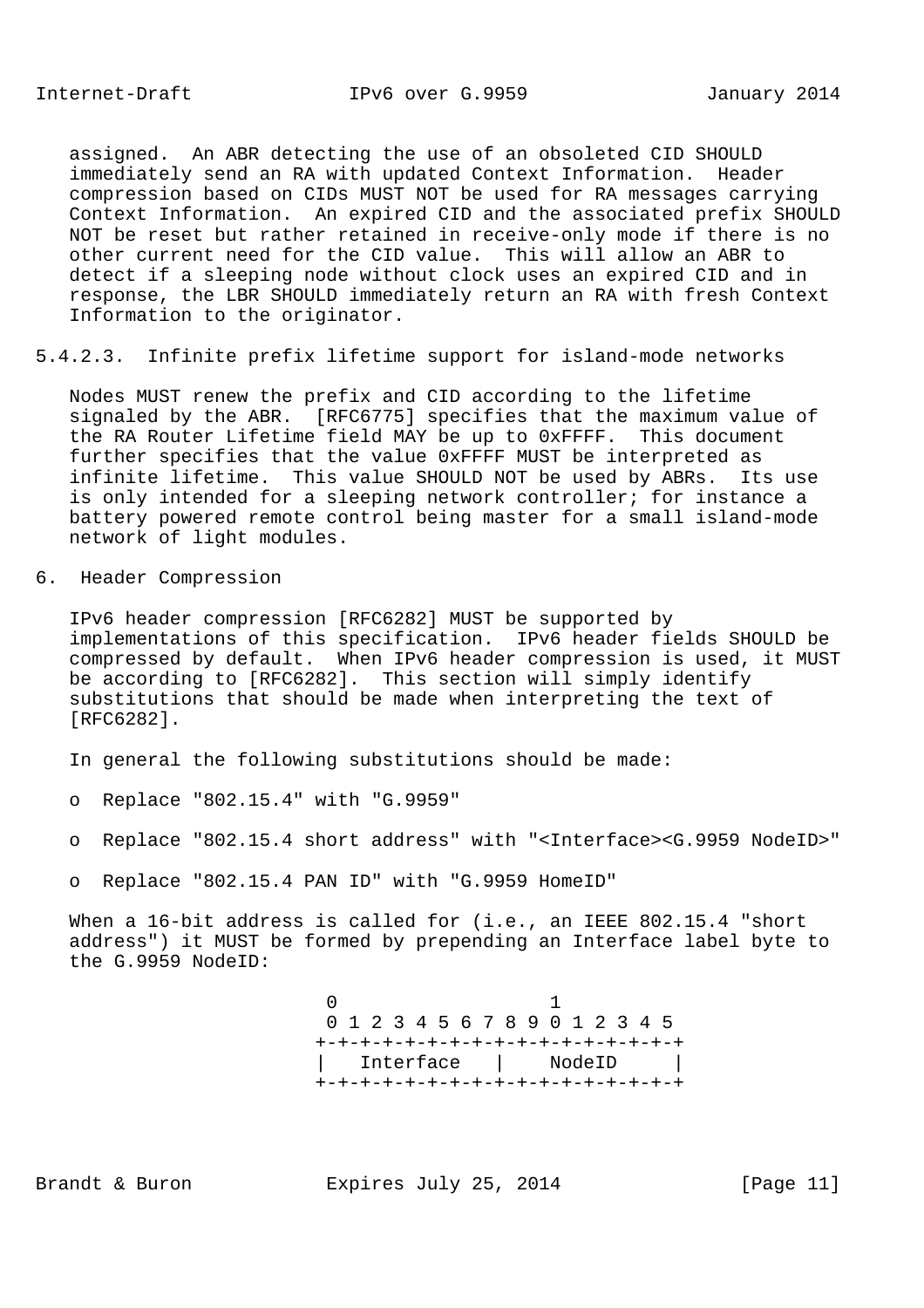A transmitting node may be sending to an IPv6 destination address which can be reconstructed from the link-layer destination address. If the Interface number is zero (the default value), all IPv6 address bytes may be elided. Likewise, the Interface number of a fully elided IPv6 address (i.e. SAM/DAM=11) may be reconstructed to the value zero by a receiving node.

 64 bit 802.15.4 address details MUST be ignored. This document only specifies the use of short addresses.

7. IANA Considerations

This document makes no request of IANA.

 Note to RFC Editor: this section may be removed on publication as an RFC.

8. Security Considerations

 The method of derivation of Interface Identifiers from 8-bit NodeIDs preserves uniqueness within the logical network. However, there is no protection from duplication through forgery. Neighbor Discovery in G.9959 links may be susceptible to threats as detailed in [RFC3756]. G.9959 networks may feature mesh routing. This implies additional threats due to ad hoc routing as per [KW03]. G.9959 provides capability for link-layer security. G.9959 nodes MUST use link-layer security with a shared key. Doing so will alleviate the majority of threats stated above. A sizeable portion of G.9959 devices is expected to always communicate within their PAN (i.e., within their subnet, in IPv6 terms). In response to cost and power consumption considerations, these devices will typically implement the minimum set of features necessary. Accordingly, security for such devices may rely on the mechanisms defined at the link layer by G.9959. G.9959 relies on the Advanced Encryption Standard (AES) for authentication and encryption of G.9959 frames and further employs challenge-response handshaking to prevent replay attacks.

 It is also expected that some G.9959 devices (e.g. billing and/or safety critical products) will implement coordination or integration functions. These may communicate regularly with IPv6 peers outside the subnet. Such IPv6 devices are expected to secure their end-to end communications with standard security mechanisms (e.g., IPsec, TLS, etc).

Brandt & Buron Expires July 25, 2014 [Page 12]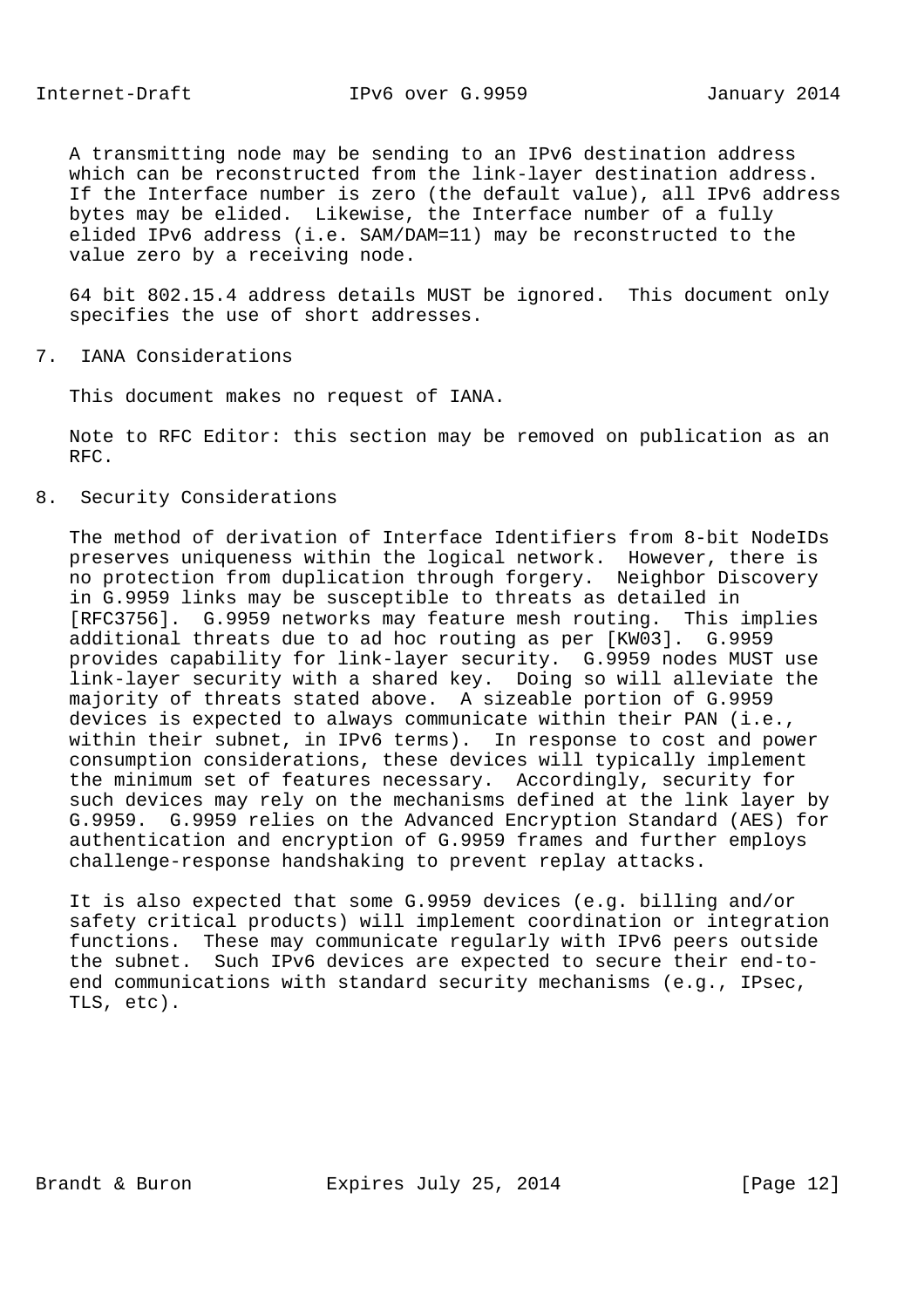9. Acknowledgements

 Thanks to the authors of RFC 4944 and RFC 6282 and members of the IETF 6LoWPAN working group; this document borrows extensively from their work. Thanks to Erez Ben-Tovim, Kerry Lynn, Michael Richardson, Tommas Jess Christensen for useful comments. Thanks to Carsten Bormann for extensive feedback which improved this document significantly.

- 10. References
- 10.1. Normative References
	- [EUI64] IEEE, "communicationIDELINES FOR 64-BIT GLOBAL IDENTIFIER (EUI-64) REGISTRATION AUTHORITY", IEEE Std http:// standards.ieee.org/regauth/oui/tutorials/EUI64.html, November 2012.
	- $[G.9959]$  "G.9959 (02/12) + G.9959 Amendment 1 (10/13): Short range, narrow-band digital radiocommunication transceivers", February 2012.
	- [RFC2119] Bradner, S., "Key words for use in RFCs to Indicate Requirement Levels", BCP 14, RFC 2119, March 1997.
	- [RFC2460] Deering, S. and R. Hinden, "Internet Protocol, Version 6 (IPv6) Specification", RFC 2460, December 1998.
	- [RFC2464] Crawford, M., "Transmission of IPv6 Packets over Ethernet Networks", RFC 2464, December 1998.
	- [RFC3587] Hinden, R., Deering, S., and E. Nordmark, "IPv6 Global Unicast Address Format", RFC 3587, August 2003.
	- [RFC4193] Hinden, R. and B. Haberman, "Unique Local IPv6 Unicast Addresses", RFC 4193, October 2005.
	- [RFC4291] Hinden, R. and S. Deering, "IP Version 6 Addressing Architecture", RFC 4291, February 2006.
	- [RFC4861] Narten, T., Nordmark, E., Simpson, W., and H. Soliman, "Neighbor Discovery for IP version 6 (IPv6)", RFC 4861, September 2007.
	- [RFC4941] Narten, T., Draves, R., and S. Krishnan, "Privacy Extensions for Stateless Address Autoconfiguration in IPv6", RFC 4941, September 2007.

Brandt & Buron Expires July 25, 2014 [Page 13]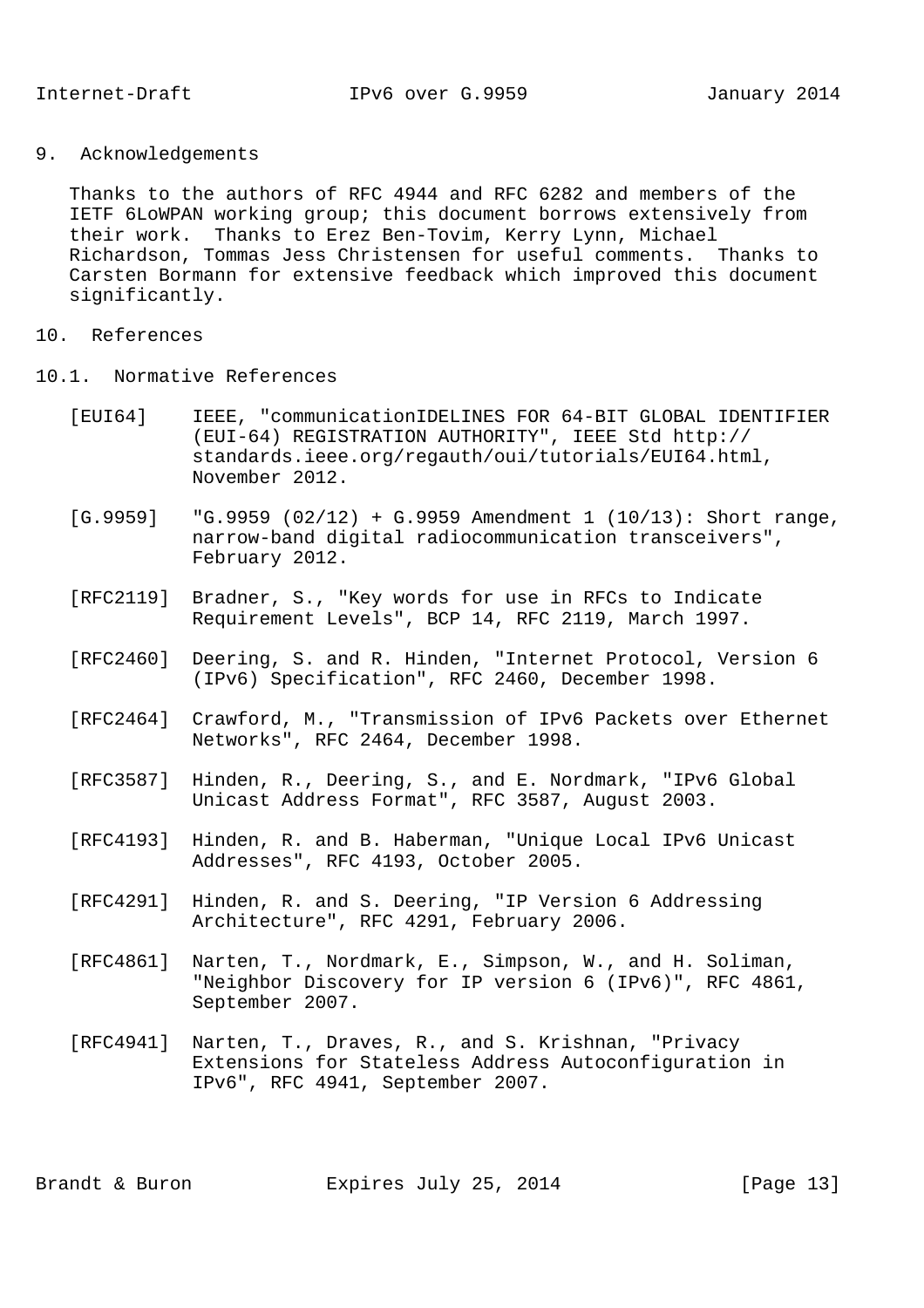- [RFC4944] Montenegro, G., Kushalnagar, N., Hui, J., and D. Culler, "Transmission of IPv6 Packets over IEEE 802.15.4 Networks", RFC 4944, September 2007.
- [RFC6282] Hui, J. and P. Thubert, "Compression Format for IPv6 Datagrams over IEEE 802.15.4-Based Networks", RFC 6282, September 2011.
- [RFC6775] Shelby, Z., Chakrabarti, S., Nordmark, E., and C. Bormann, "Neighbor Discovery Optimization for IPv6 over Low-Power Wireless Personal Area Networks (6LoWPANs)", RFC 6775, November 2012.
- 10.2. Informative References
	- [RFC3756] Nikander, P., Kempf, J., and E. Nordmark, "IPv6 Neighbor Discovery (ND) Trust Models and Threats", RFC 3756, May 2004.
	- [RFC3819] Karn, P., Bormann, C., Fairhurst, G., Grossman, D., Ludwig, R., Mahdavi, J., Montenegro, G., Touch, J., and L. Wood, "Advice for Internet Subnetwork Designers", BCP 89, RFC 3819, July 2004.
	- [RFC6550] Winter, T., Thubert, P., Brandt, A., Hui, J., Kelsey, R., Levis, P., Pister, K., Struik, R., Vasseur, JP., and R. Alexander, "RPL: IPv6 Routing Protocol for Low-Power and Lossy Networks", RFC 6550, March 2012.
	- [RFC6997] Goyal, M., Baccelli, E., Philipp, M., Brandt, A., and J. Martocci, "Reactive Discovery of Point-to-Point Routes in Low-Power and Lossy Networks", RFC 6997, August 2013.

Authors' Addresses

 Anders Brandt Sigma Designs Emdrupvej 26A, 1. Copenhagen O 2100 Denmark

Email: anders\_brandt@sigmadesigns.com

Brandt & Buron **Expires July 25, 2014** [Page 14]